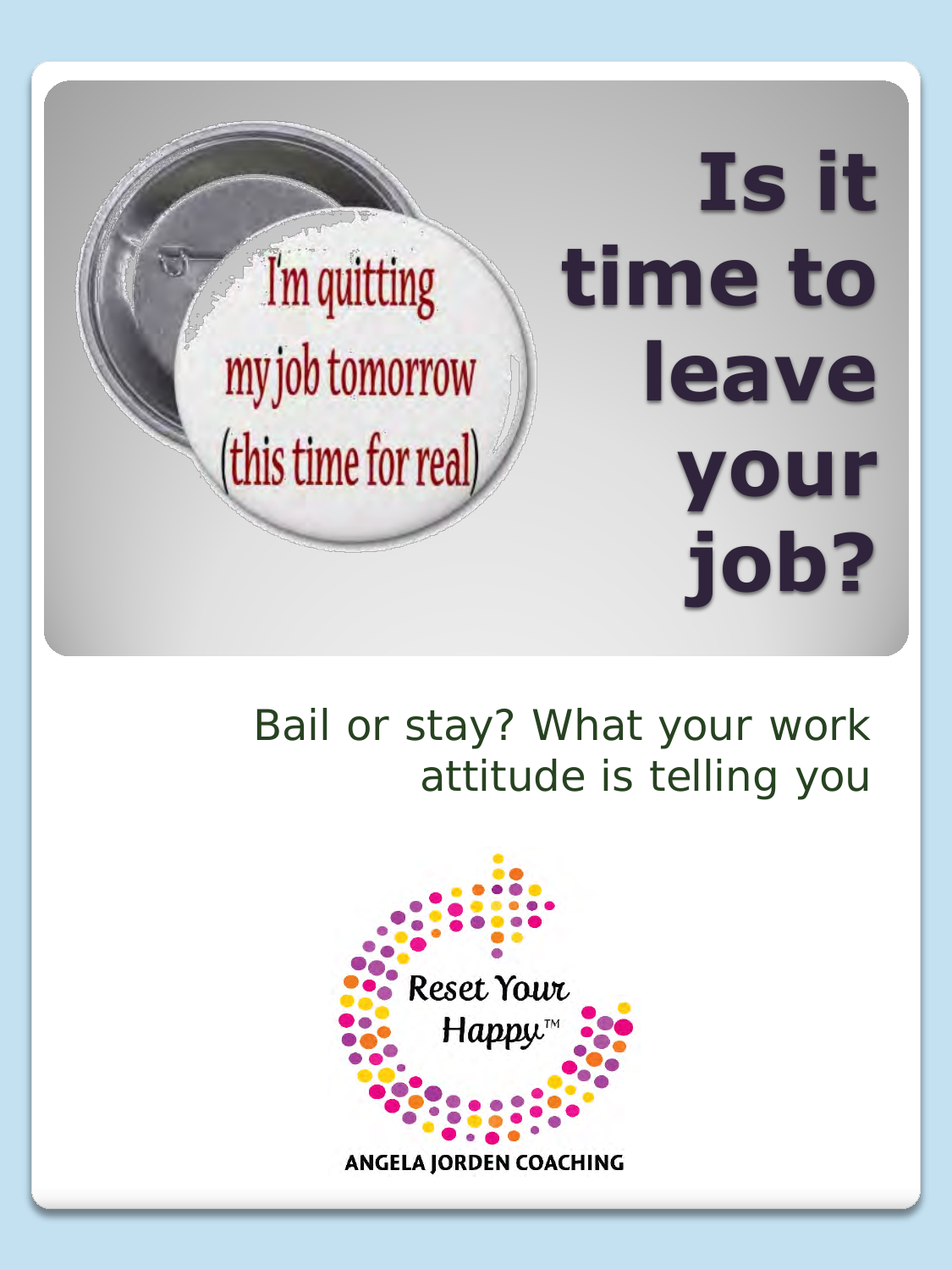Leaving a job is a tricky thing. We all have bad days at work and it doesn't necessarily mean it's time to put in your two-week notice.

You don't want to high-tail it out of there if it's fixable. But if it's draining the life out of you, it might be time to evaluate how its affecting you.



# **Here's a quick and easy quiz to help put things into perspective…**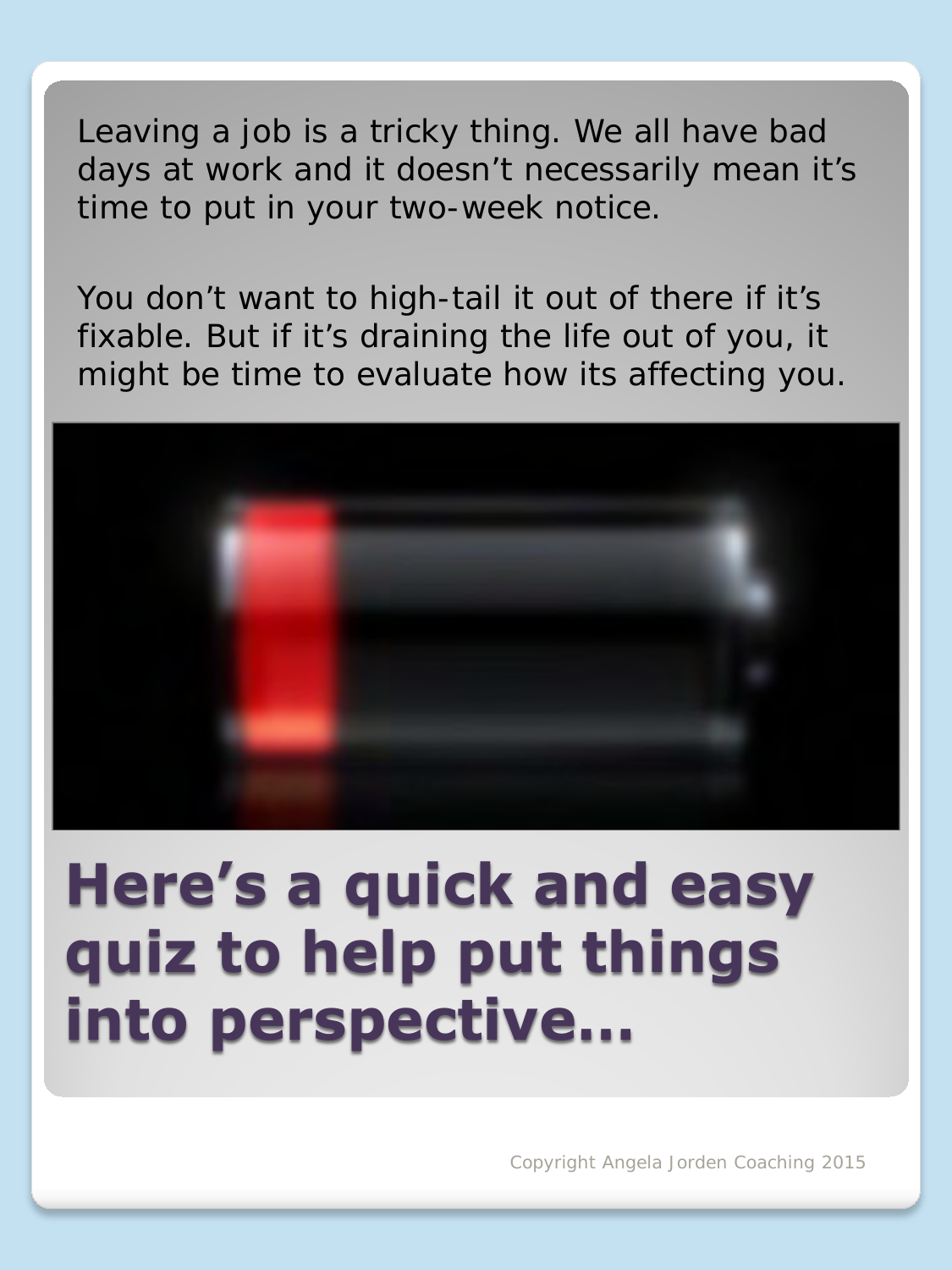## What are you feeling on a daily basis when you're on your way to work?



# **A. Anxious and sad B. Calm and confident C. Indifferent and accepting**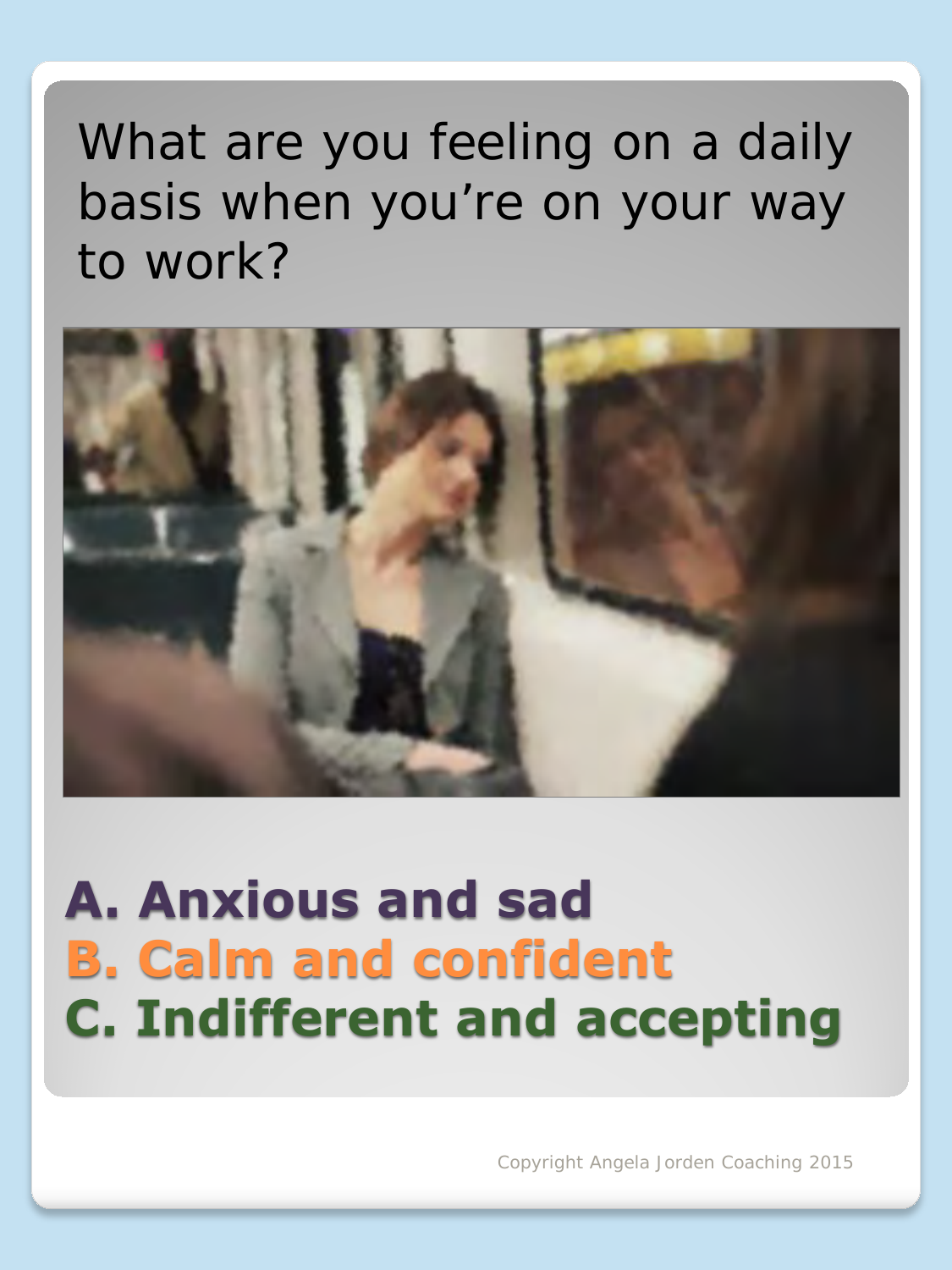## What are you feeling on a daily basis when you're leaving work?



# **A. Immense relief and anxiety about tomorrow B. Energized and excited about tomorrow's projects C. Meh, just happy to go home**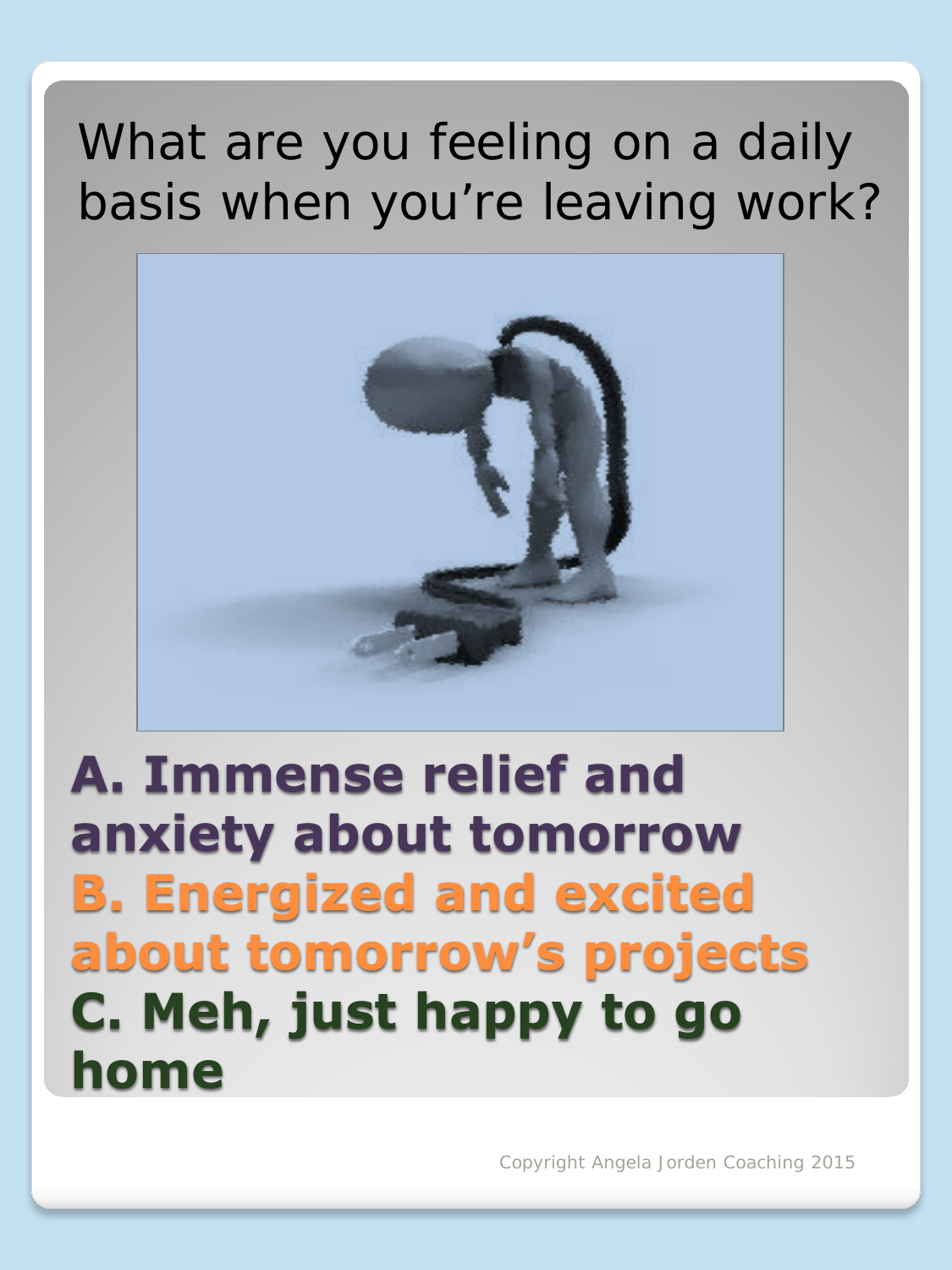#### How would you describe your boss?



# **A. Toxic, moody and clueless B. Cool, I lucked out C. I wouldn't be friends with them outside work, but they're o.k.**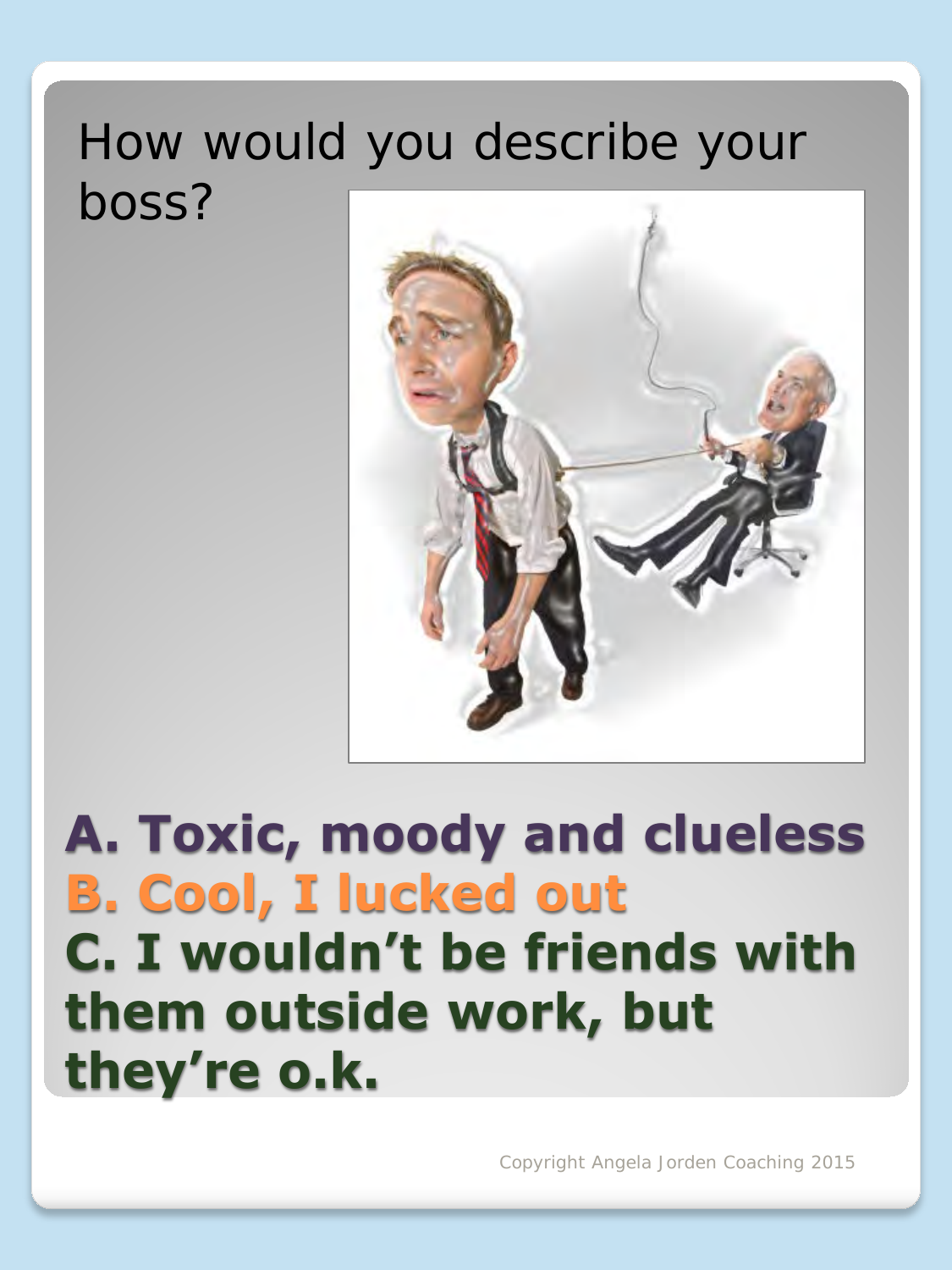## What is your relationship with your co-workers?



**A. They're negative and gossipy; I don't spend much time with them. B. I like most of them; we lunch together a lot. C. They're o.k.; we're all in this together, right?**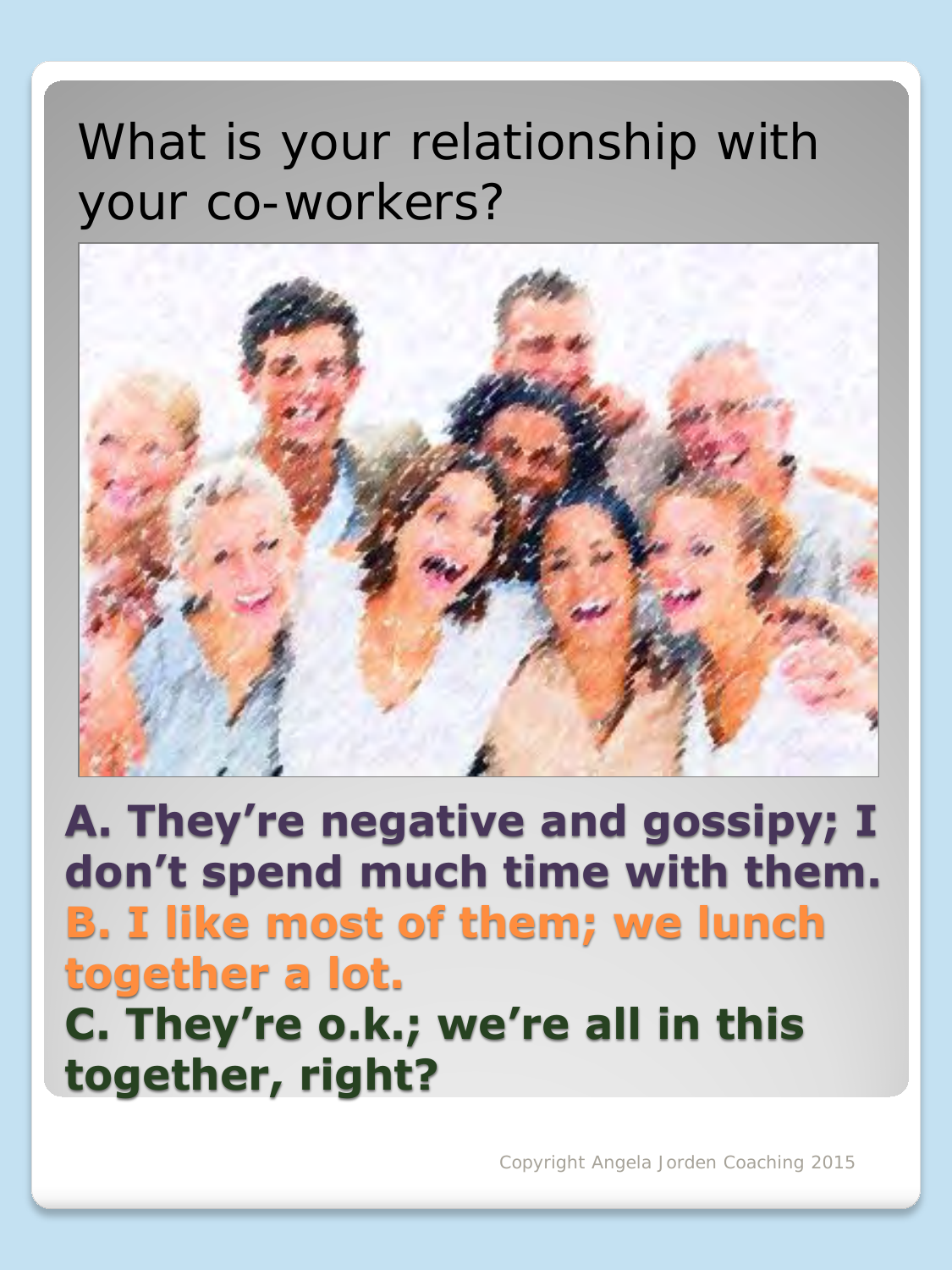# How do you feel about your job?



**A. I've wanted to leave since the second day. It's horrible. B. I am challenged in a good way and I enjoy most elements of it. C. It's a job; it's a means to an end.**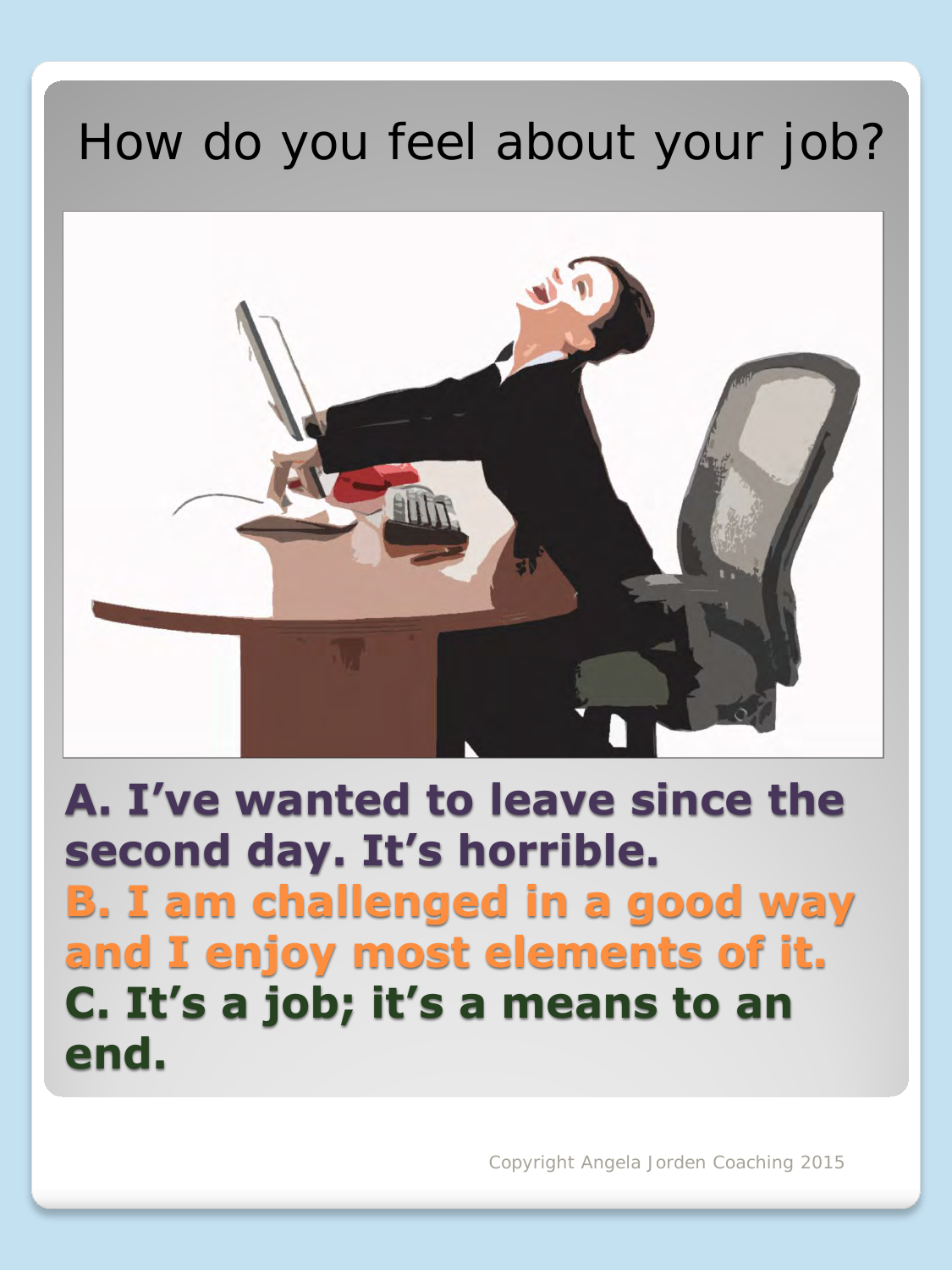### What keeps you at your job?



## **A. Fear; it's too hard to change. B. It's a good challenge, the salary is nice and it will look good on my resume. C. A paycheck and benefits.**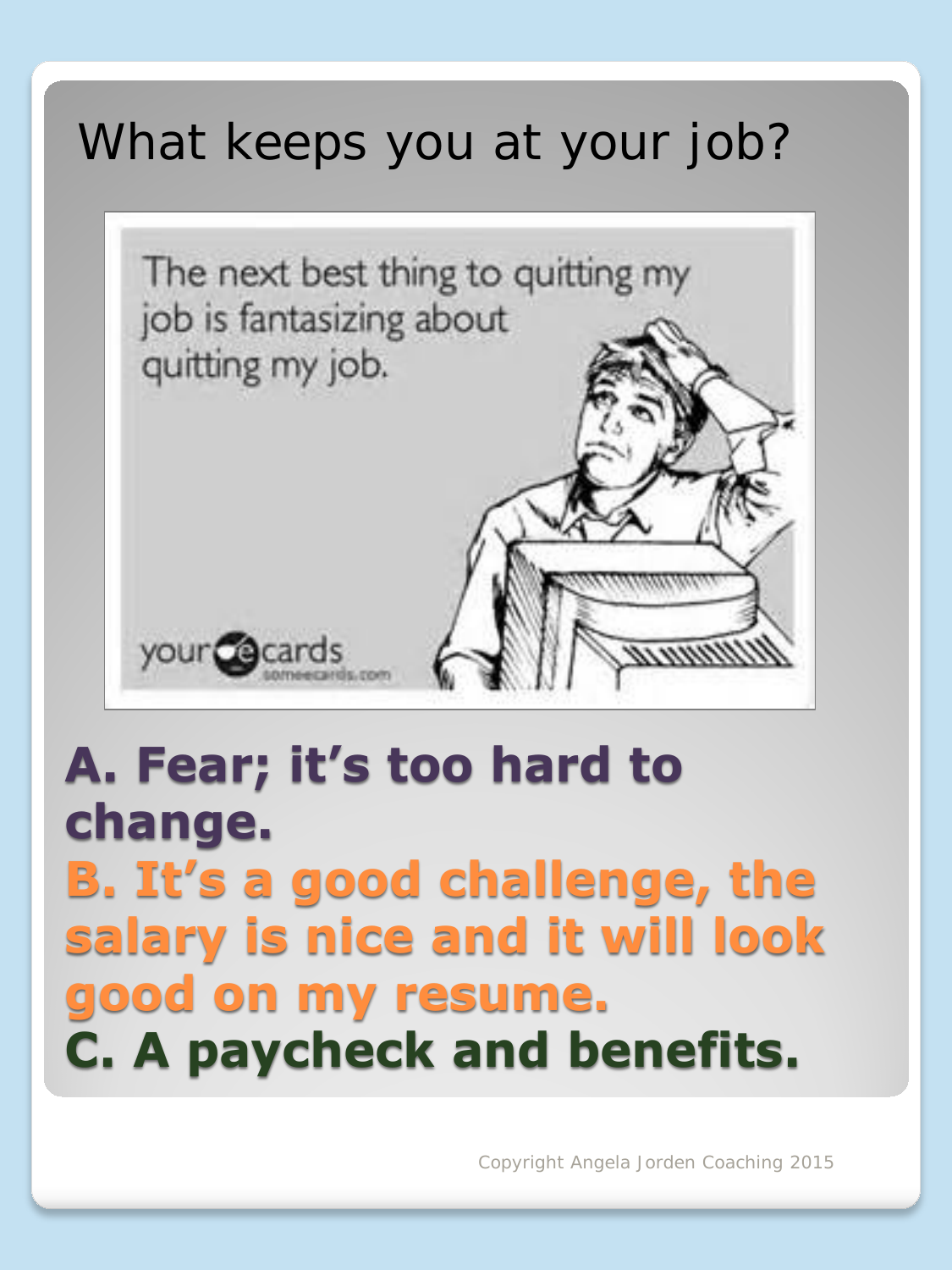# Do you feel valued at your job?



**A. No; No one seems to realize how much I contribute. B. Yes; I get praise and credit for my work. C. A 2% raise and an occasional pat on the back? Meh.**

Copyright Angela Jorden Coaching 2015

memecenter.com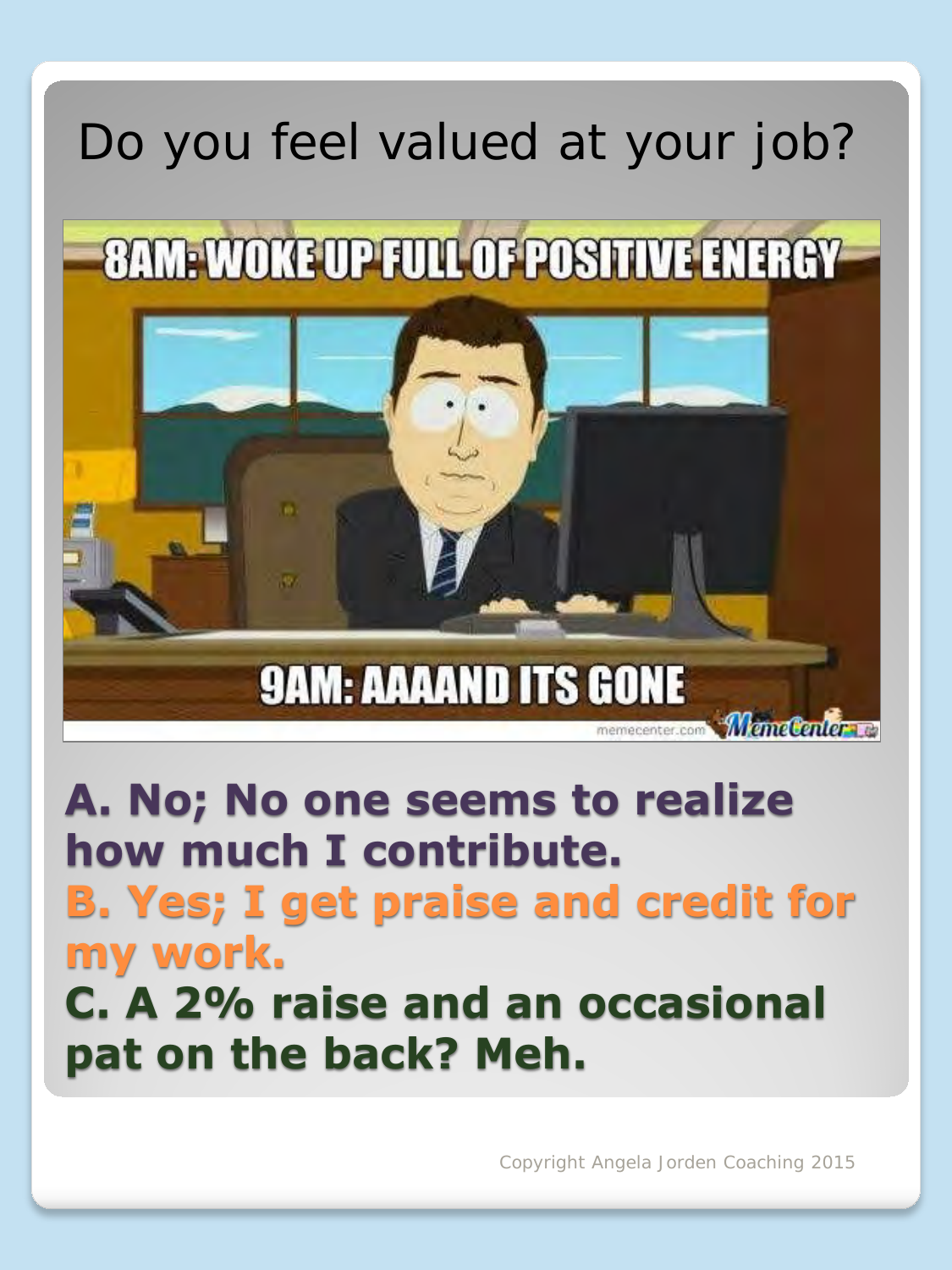#### Tally up the how many times you answered A, B or C.

#### Mostly As:

It's time to take a hard look at how this job is affecting you physically, mentally and emotionally. You need to get out. Do you need to change careers? Should you be your own boss?

Remember that it's easier to find a job when you still have one. Think it through and assess your finances.

#### **Many resources are at your disposal! Find a good match.**

**Counselor ● Recruiter ● Online job site ● Career coach ● Library resources ● Job training office**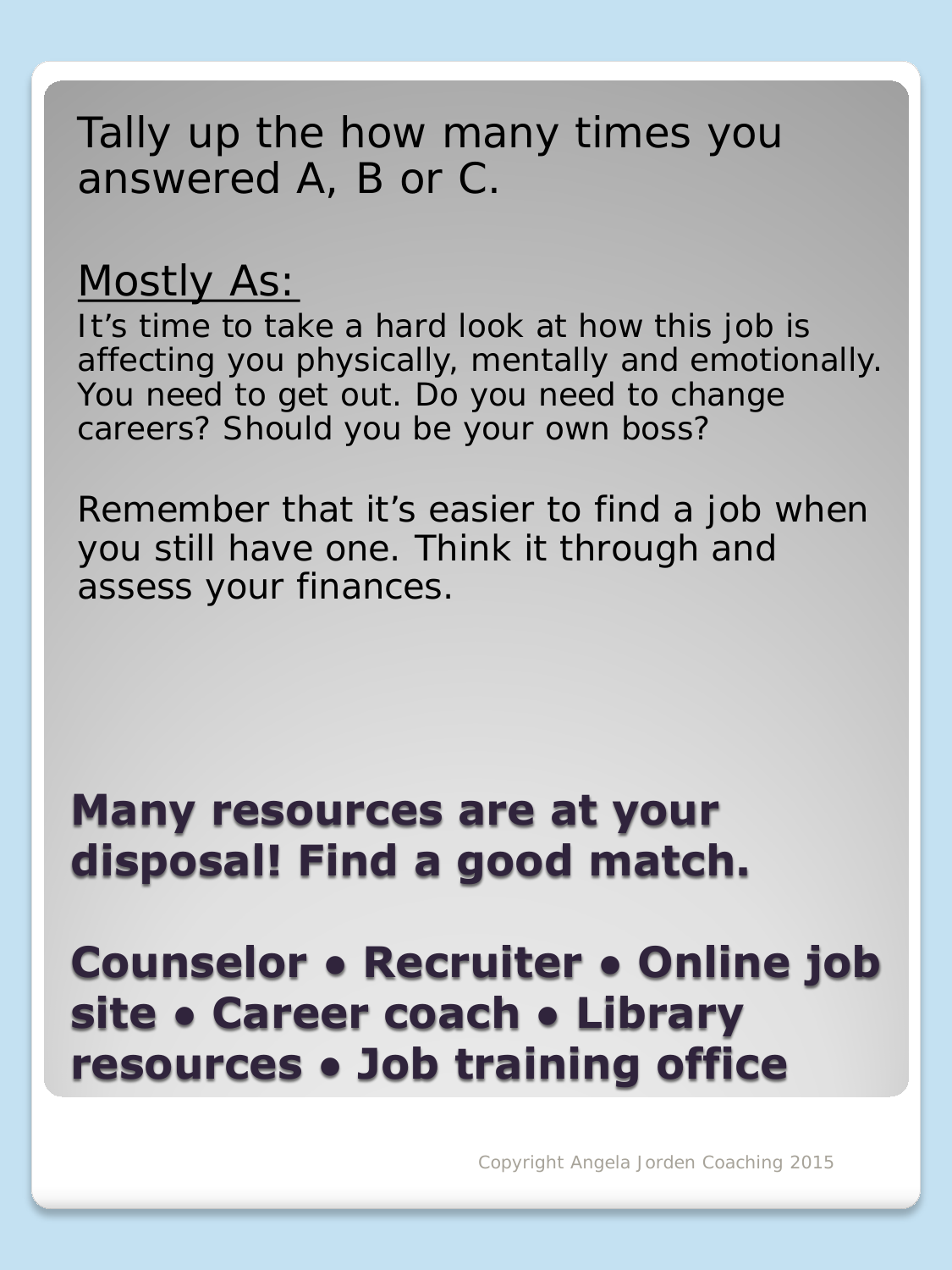## Tally up the how many times you answered A, B or C.

#### Mostly Bs:

Sounds like you've found a great fit for your talents and skills set. Good for you! Don't fix what ain't broken and stay put.

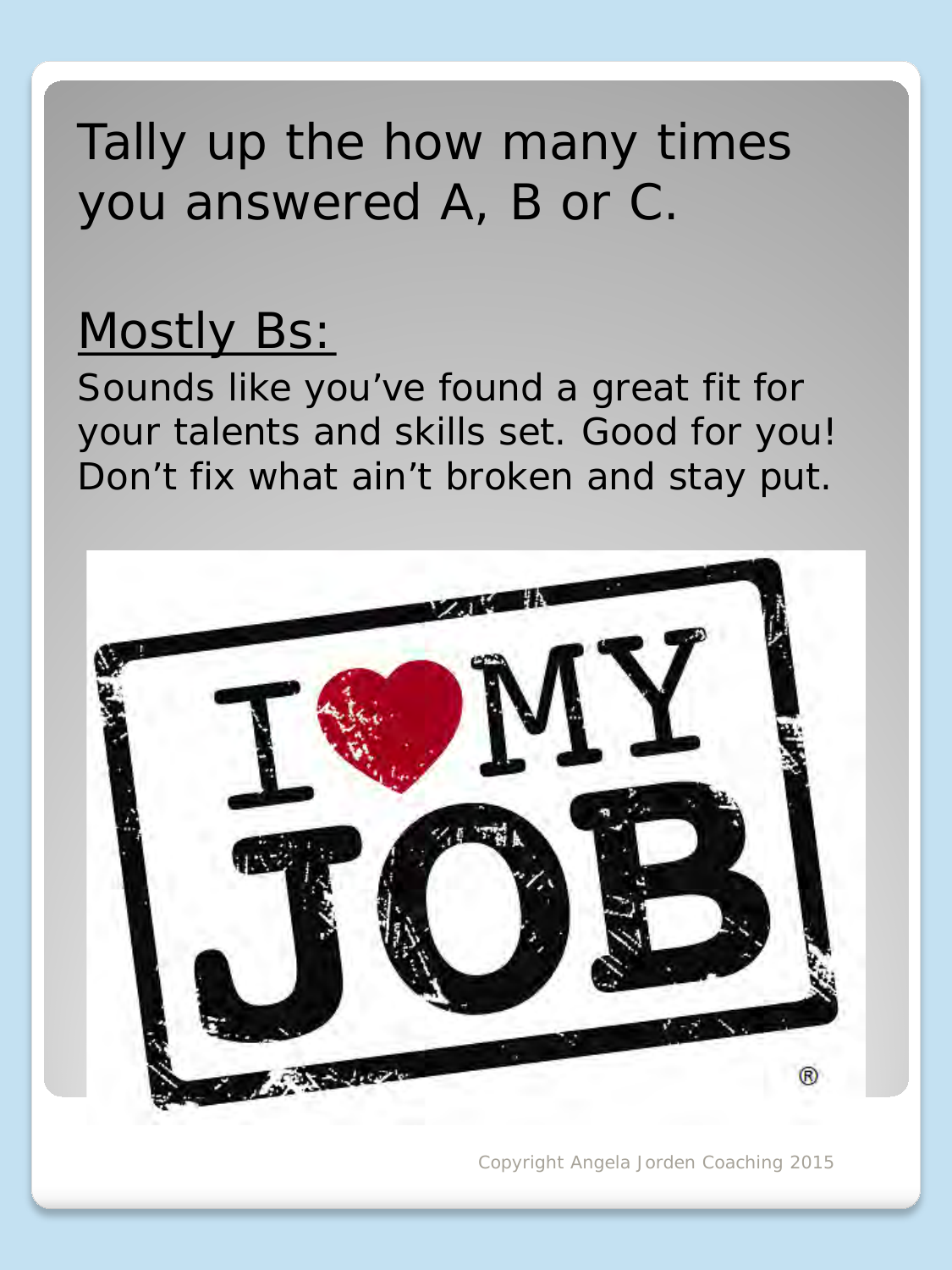#### Tally up the how many times you answered A, B or C.

#### Mostly Cs:

You've probably considered quitting several times, but the pros of staying there outweigh the cons for now. It might be time to evaluate your career to see if something else resonates with you. If you're comfortable staying just for the paycheck, enjoy your outside life more!